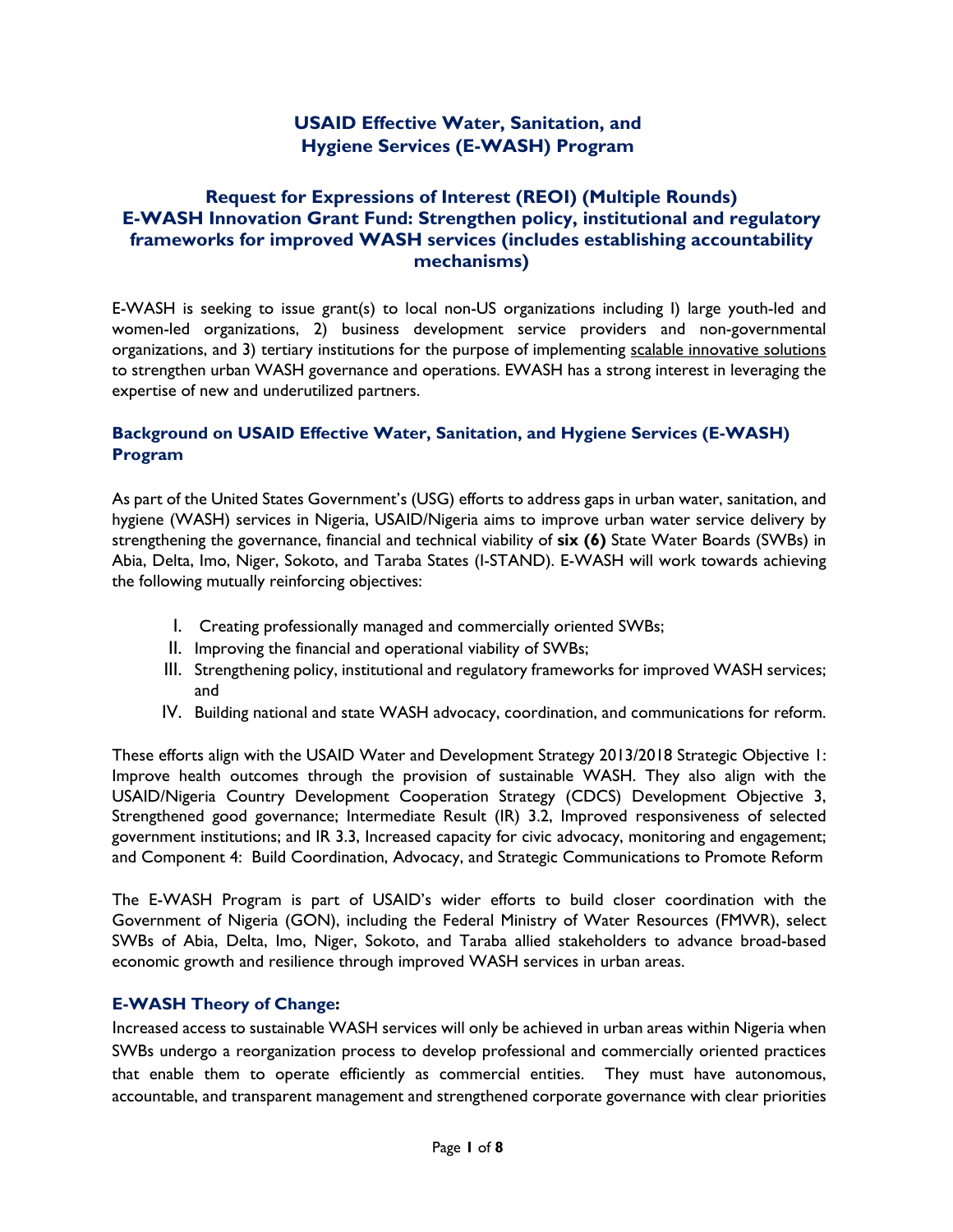for effective and inclusive service provision. Well-functioning SWBs must have performance-based contracts, good monitoring capabilities, trained personnel, cost recovery, a proper tariff structure, and asset maintenance management systems. Creating good corporate governance in SWBs is essential to increase access to sustainable water services.

E-WASH targets urban WASH challenges, especially at the water board or utility level, building from five key assumptions:

- The state governments that own the water boards will be committed to reform efforts.
- Governance improvements in the water boards will be strengthened by state governments' motivation and willingness to entrench corporate structure in the water boards.
- The state governments are committed to adjust tariffs in terms of both cost recovery and affordability.
- Broad-based stakeholder engagement, effective civil society engagement, and accountability mechanisms are necessary to monitor and advocate for reform.
- USAID can continue to work effectively with other development partners, particularly the World Bank and African Development Bank, to achieve meaningful scale and impact; and
- USAID's efforts will catalyze governance improvements within the SWBs.

## **E-WASH Innovation Grant Fund: Strengthen policy, institutional and regulatory frameworks for improved WASH services (includes establishing accountability mechanisms)**

E-WASH is working to create a favorable enabling environment for urban WASH sector reforms in select states, focused on policy, legal, institutional and regulatory frameworks.

As part of this, E-WASH is aiming to have select SWBs ready for investments ("finance-ready"), which requires not only utility-level reform but also transformation of the environment in which they exist. Sustained sector reform requires strengthened policy, legal, institutional, and regulatory frameworks; and a shift in mindset of both politicians and the people they serve: the consumers. E-WASH is working to establish or deepen accountability mechanisms between the State government and the service providers through both supply and demand-side accountability measures. Furthermore, interventions under this activity will include efforts to better understand how sanitation is addressed (or not addressed) in the states. So far, under E-WASH support, all participating state water utilities are mandated to handle sanitation (i.e. sewage/wastewater). There may be opportunities to help utilities achieve economies of scale and incorporate urban sanitation into the regular operations of the State's water utilities.

Award(s) will contribute to one or more of the results below:

**Result 1:** A new or innovative approach to increasing or improving the policies, laws, agreements, regulations, or investments (public or private) that promote access to improved water supply and sanitation.

**Result 2:** There are increased numbers of private operators trained and are providing urban sanitation services as a result of E-WASH intervention.

**Results 3:** There is an increased percentage of the targeted population using safely managed sanitation services.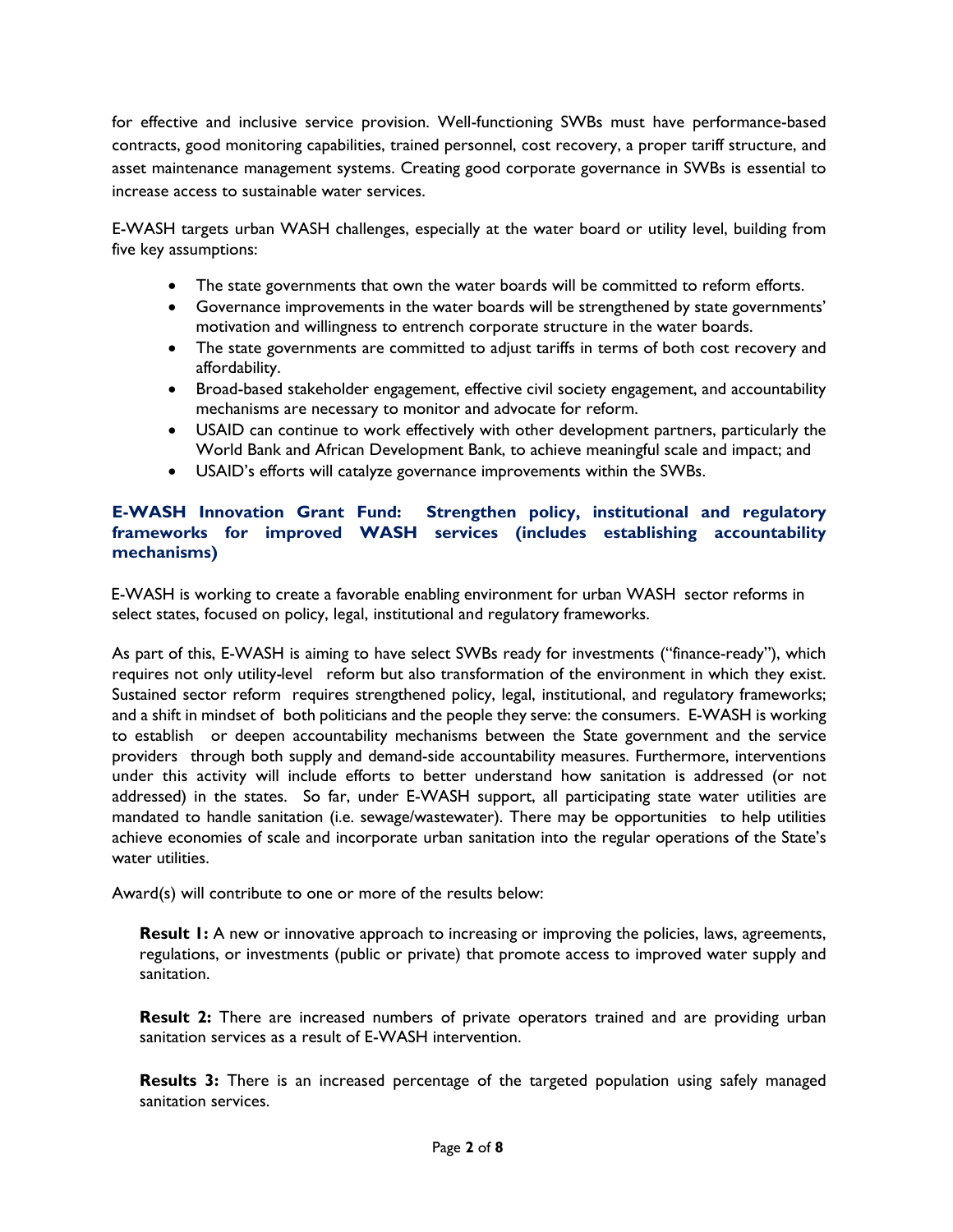# **Minimum Eligibility Criteria.**

Applicants must meet the following minimum eligibility requirements to qualify for funding under this REOI.

- Be legally registered as a non us non-governmental organization or for-profit private entity and having capacity to operate in Nigeria.
- Have a physical office in Nigeria.
- Have demonstrative success in the proposed area of intervention and other WASH related solutions
- Preferred to have been active for at least 3 years' operating within their sector and respective state.
- Have three (3) or more full time or part time staff.
- Be directly responsible for the preparation and management of the project, not acting as an intermediary/consultant.
- Be willing to comply with all technical and financial requirements for participation in the program, including reporting and documentation of project activities, communication strategy and capacity development opportunities.
- Be eligible to receive funded awards from the United States government.

Organizations that do not meet the criteria above will not be considered.

# **Application Process**

The application process for the E-WASH Innovation Grant will take place in two steps as described below

### 1) **Stage One – Concept Note:**

Applicants will submit a Concept Note using the template provided below following the instructions contained in this document. RTI will acknowledge the submission of Concept Papers within three (3) business days. RTI will review Concept Papers against the merit review criteria detailed below. Technical Evaluation Committee meet bimonthly through the application open period. RTI will provide individual results to each applicant within 30 working days following the meeting of the Technical Evaluation Committee. Applicants who do not meet the objectives, minimum eligibility requirements or receives inadequate rating will be rejected.

### 2) **Stage Two – Full Application:**

Successful applicants from Stage One will be invited to a Co-creation and ideation workshop, which will be facilitated by relevant technical advisors. The ideation workshop will provide successful concept note applicants with support to address weaknesses identified in their concept note and align concepts to EWASH's objectives. A technical advisor will support the applicant in expansion of the concept note to a program description and grant application. Applicants will submit a grant application in response to a Request for Application (RFA). Grant Applications will be evaluated based on the technical factors detailed in the RFA.

This funding opportunity will be open until October 31, 2020 and concept notes will be accepted through the entire funding opportunity time. Concept notes will be reviewed by Technical Evaluation Committee on a monthly basis in accordance with the stated factors below.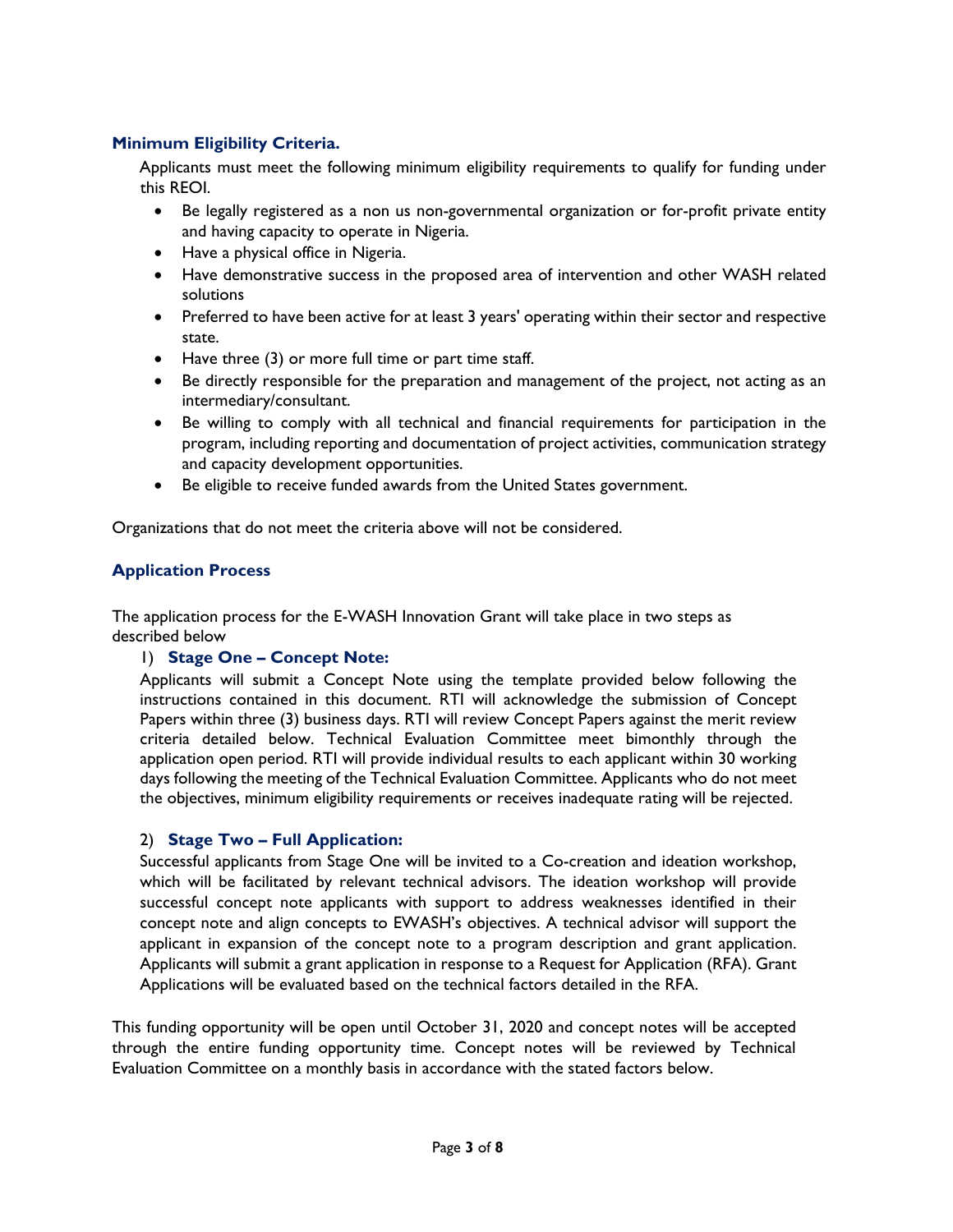Interested organizations should kindly send their indication of interest by email to grants@ewash.rti.org with the email subject "E-WASH Innovation Grant Fund: IPD" on or before 22nd June, 2020.

# **Stage One-Concept Note Technical Evaluation Criteria**

Concept papers will be reviewed by a Technical Evaluation Committee according to the criteria described below. The purpose of this review is to ensure that prospective partners bring appropriate capabilities, experiences and potential contributions to the co-creation process (if held) and ultimately the implementation of activities. A concept paper is determined to be successful if it receives a PASS overall based on the criteria below, which are listed in descending order of importance.

[Note: The criteria below are for the concept paper only. Additional criteria will be circulated as a part of a full Request for Applications for Stage Two Applicants.

| <b>Technical Element</b>      | Definition                                                                                                                                                                                                                                                                                                                                                                                                                                                |
|-------------------------------|-----------------------------------------------------------------------------------------------------------------------------------------------------------------------------------------------------------------------------------------------------------------------------------------------------------------------------------------------------------------------------------------------------------------------------------------------------------|
| Advancing E-WASH Objective/s  | The extent to which the Concept Paper explains<br>how the technical approach will help create a<br>favorable environment for urban WASH sector<br>reform in select states, focusing on policy and<br>institutional and regulatory frameworks.                                                                                                                                                                                                             |
| <b>Technical Approach</b>     | The degree to which the proposed approach<br>presents a cohesive plan that is technically sound,<br>innovative, feasible, and cost effective,<br>in<br>addressing service delivery bottlenecks, regulatory<br>and institutional<br>performance<br>and<br>policy<br>strengthening within the Urban WASH sector. In<br>addition to the extent to which the proposed plan<br>for measuring results is feasible and relevant to<br>monitoring project impact. |
| Sustainability                | The extent to which the Concept Paper's<br>proposed approach is sustainable and increases<br>the likelihood that the relevant urban WASH<br>sector institutions will be able to continue the<br>program's<br>and/or<br>maintain<br>activities<br>its<br>achievements.                                                                                                                                                                                     |
| <b>Institutional Capacity</b> | The degree to which the applicant demonstrates<br>expertise and experience in implementing urban<br>WASH reform programs consistent with the<br>program statement and results. In addition, the<br>extent to which the concept paper demonstrates<br>appropriate<br>management<br>structure.<br>an<br>organizational<br>capabilities,<br>expertise,<br>and<br>experience in project implementation in Nigeria.                                            |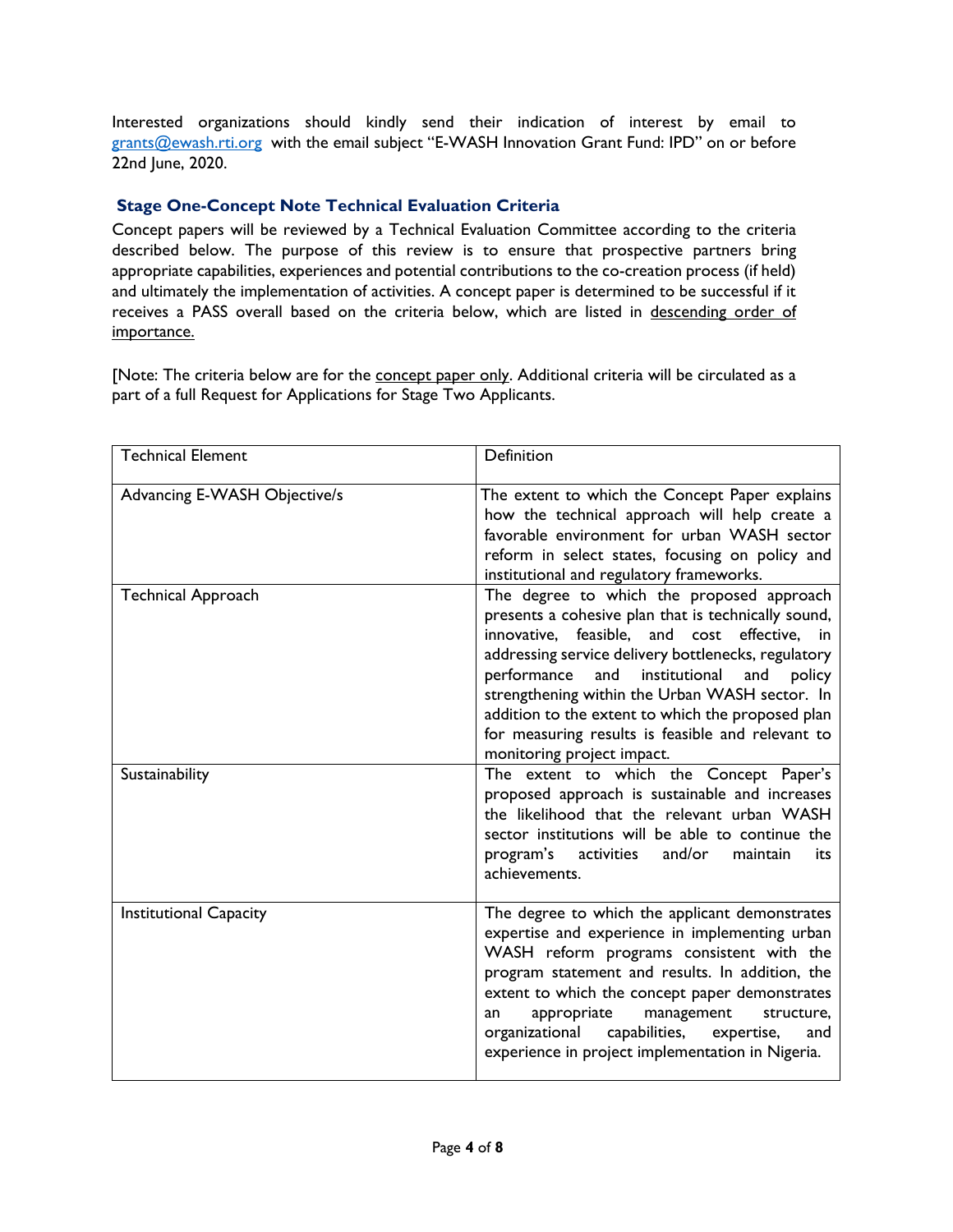RTI will assess its level of confidence that the applicant will successfully perform based on the technical evaluation criteria listed above. In doing so, RTI will utilize the following confidence approach to select successful applicants from Stage One:

| RTI has high confidence that the applicant understands<br>the requirement, proposes a sound approach, and will<br>be successful in performing with little or no<br>intervention. |
|----------------------------------------------------------------------------------------------------------------------------------------------------------------------------------|
| RTI has some confidence that the applicant understands the<br>requirement, proposes a sound approach, and will be<br>successful in performing with some intervention.            |
| RTI has low confidence that the applicant understands<br>the requirement, proposes a sound approach, or will be<br>successful in performing even with intervention.              |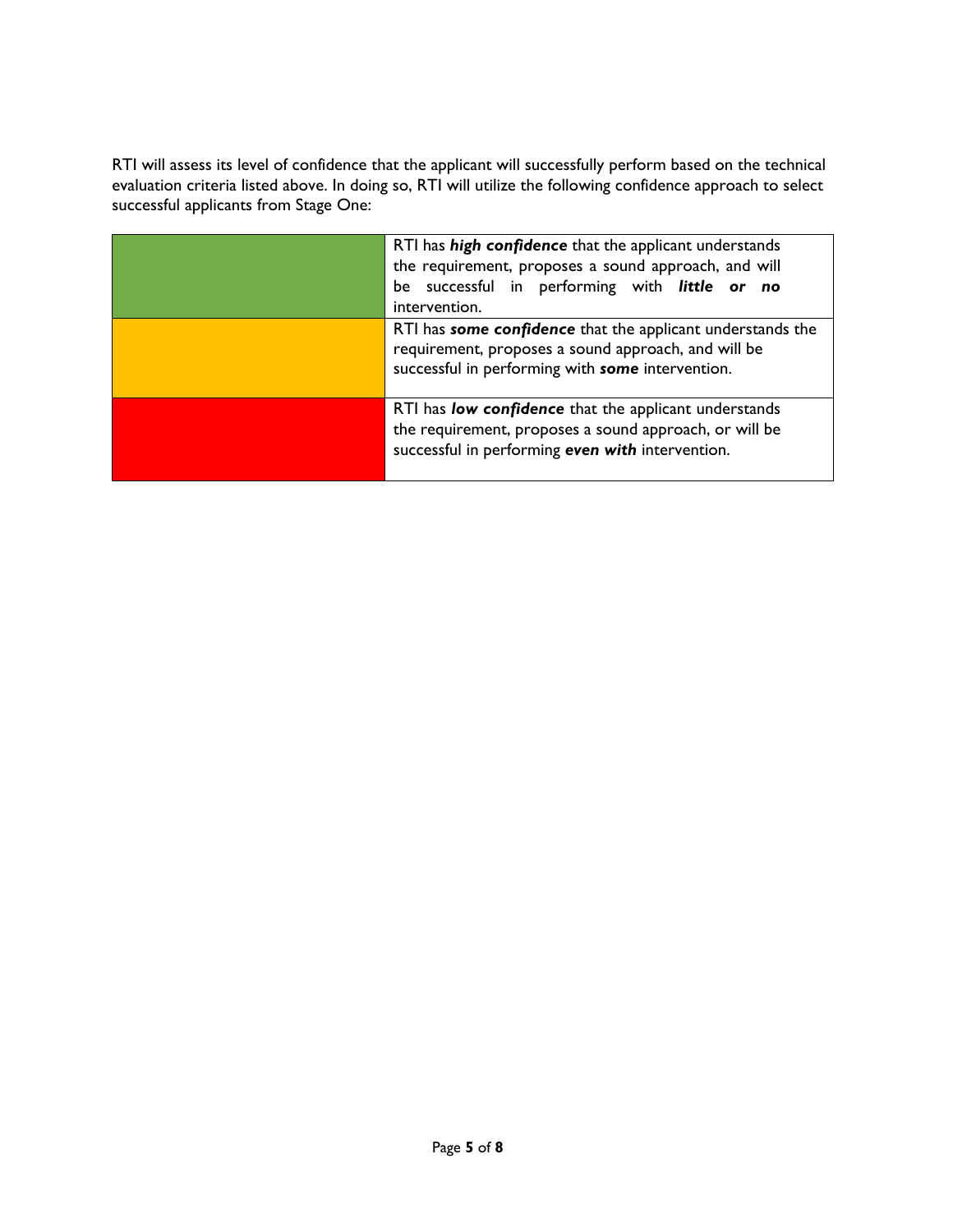| <b>Name of applying</b>                         |                                                                                                                                                                                                     |
|-------------------------------------------------|-----------------------------------------------------------------------------------------------------------------------------------------------------------------------------------------------------|
| organisation                                    |                                                                                                                                                                                                     |
| <b>Project name</b>                             |                                                                                                                                                                                                     |
| Date of submission                              |                                                                                                                                                                                                     |
| <b>Proposed grant value</b><br>(NGN)            |                                                                                                                                                                                                     |
| <b>Proposed project</b><br>duration (in months) |                                                                                                                                                                                                     |
| <b>Contact name</b>                             |                                                                                                                                                                                                     |
| <b>Contact position</b>                         |                                                                                                                                                                                                     |
| Senior sponsor name                             |                                                                                                                                                                                                     |
| and position (if                                |                                                                                                                                                                                                     |
| different to contact)                           |                                                                                                                                                                                                     |
| <b>Email address</b>                            |                                                                                                                                                                                                     |
| <b>Telephone number</b>                         |                                                                                                                                                                                                     |
| <b>Correspondence</b>                           |                                                                                                                                                                                                     |
| address                                         |                                                                                                                                                                                                     |
|                                                 |                                                                                                                                                                                                     |
| <b>DUNS number (if</b>                          |                                                                                                                                                                                                     |
| available)                                      |                                                                                                                                                                                                     |
|                                                 |                                                                                                                                                                                                     |
|                                                 | Overview: Please introduce your organisation, including background, vision, and mission. Please<br>outline the geographies in which you operate, your target population and your current programmes |
| and interventions.                              |                                                                                                                                                                                                     |
|                                                 |                                                                                                                                                                                                     |
|                                                 |                                                                                                                                                                                                     |
|                                                 |                                                                                                                                                                                                     |
|                                                 |                                                                                                                                                                                                     |
|                                                 |                                                                                                                                                                                                     |
|                                                 |                                                                                                                                                                                                     |
|                                                 |                                                                                                                                                                                                     |
|                                                 |                                                                                                                                                                                                     |
|                                                 |                                                                                                                                                                                                     |
|                                                 |                                                                                                                                                                                                     |
|                                                 |                                                                                                                                                                                                     |
|                                                 |                                                                                                                                                                                                     |
|                                                 |                                                                                                                                                                                                     |
|                                                 |                                                                                                                                                                                                     |
|                                                 |                                                                                                                                                                                                     |
|                                                 |                                                                                                                                                                                                     |
|                                                 |                                                                                                                                                                                                     |
|                                                 |                                                                                                                                                                                                     |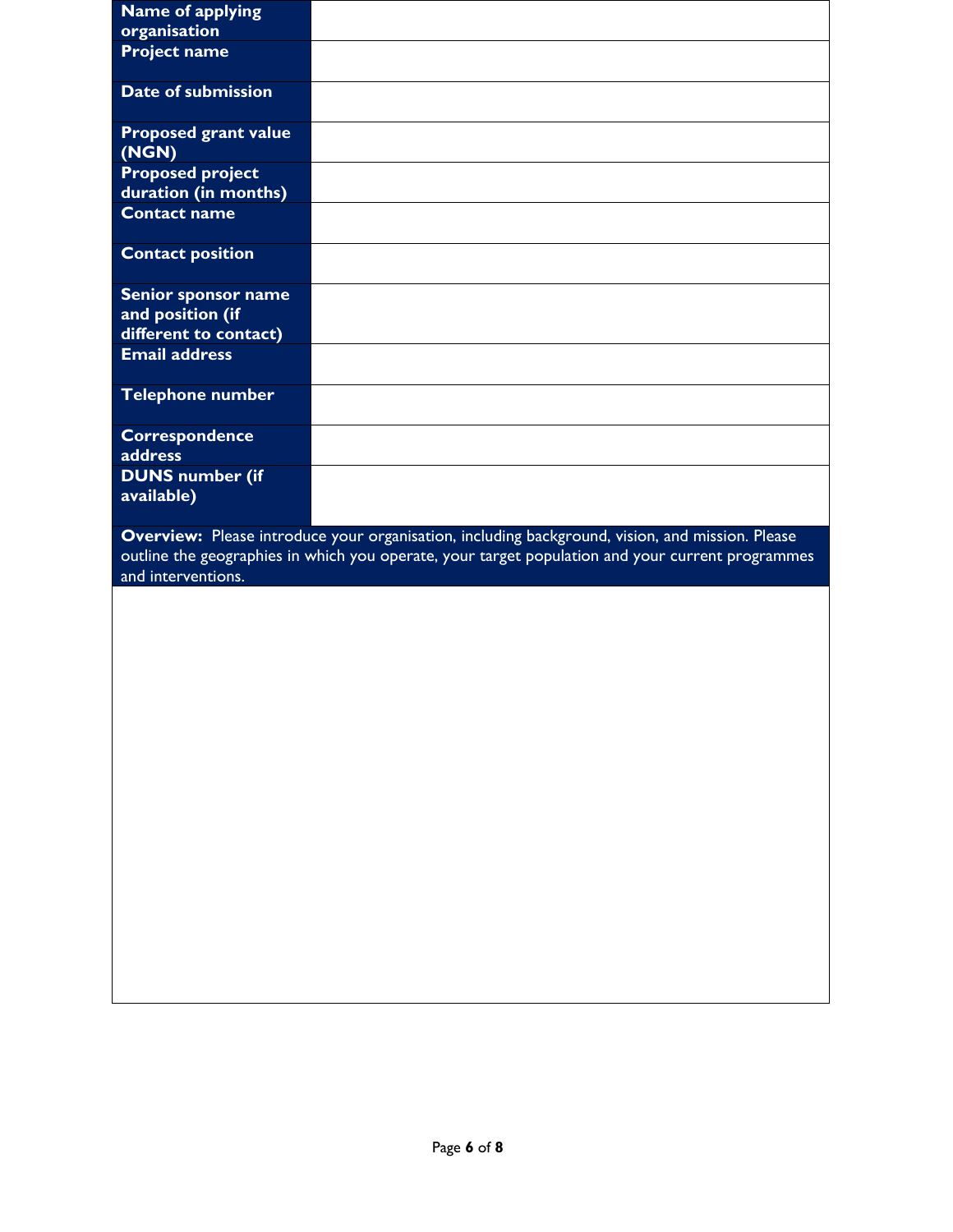| <b>Context: If relevant,</b> describe your organizations any existing programmes and / or interventions |  |
|---------------------------------------------------------------------------------------------------------|--|
| which focus on urban WASH, gender and social inclusion, mobile technology, or both.                     |  |
|                                                                                                         |  |

**Proposed project.** Describe the project, objectives, and rationale, including how it fits into your overall mission. What is your 'offering'? (this can be a mobile-based product or service, or tariff marketing campaign, etc) How will it help you better reach and serve the urban poor in terms of WASH service delivery? What is innovative about the approach you are proposing?

**Target population**: Define the target population for this project, stating also which geographic focus it will take.